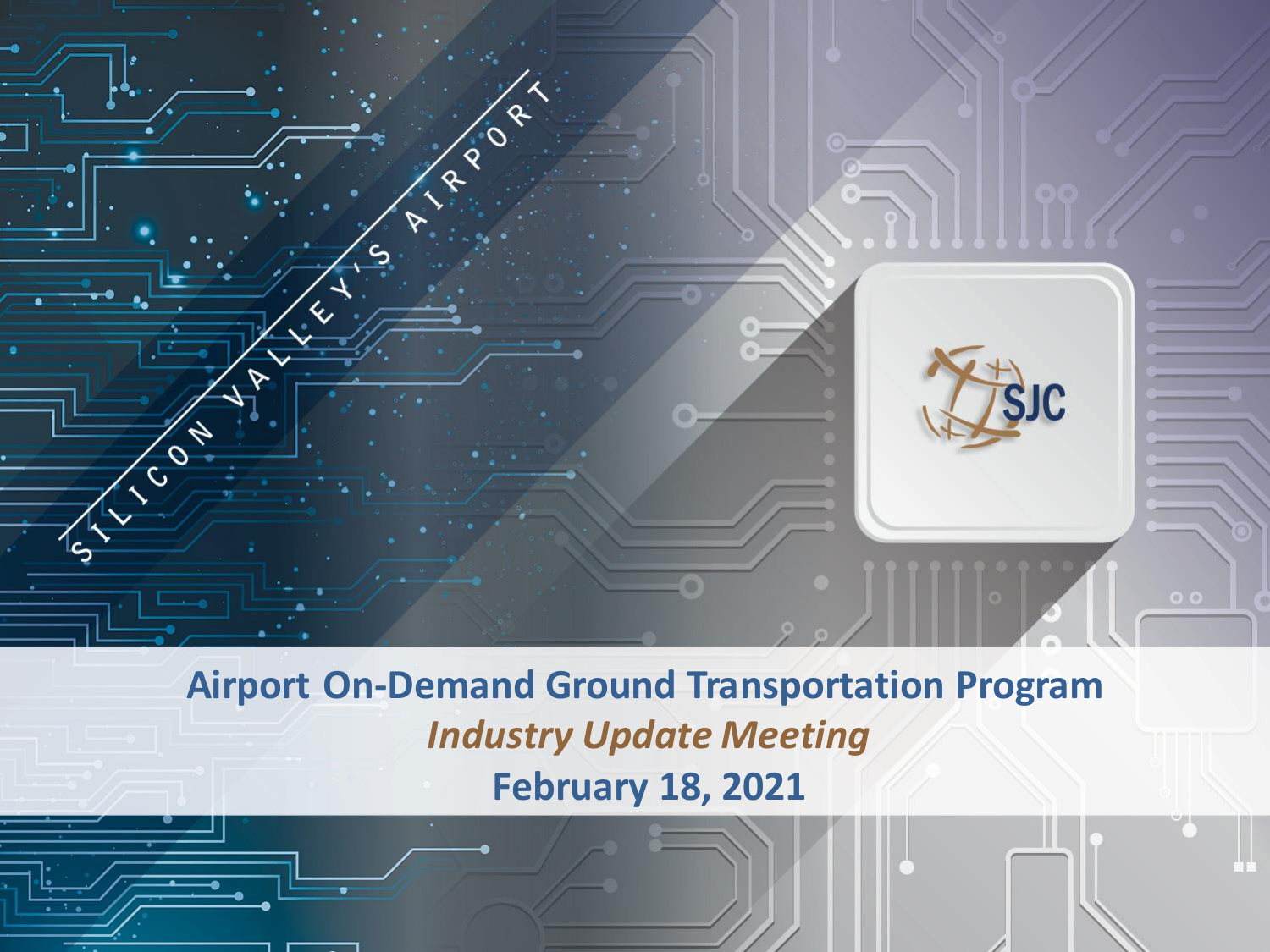## **Meeting Agenda**

1) Introduction

2) On-Demand GT Program RFP Process and Award

3) Overview of Next Steps in the Process and Council Approval

4) Proposed Changes to the On-Demand Program

4) Safer LLC

5) Closing and Questions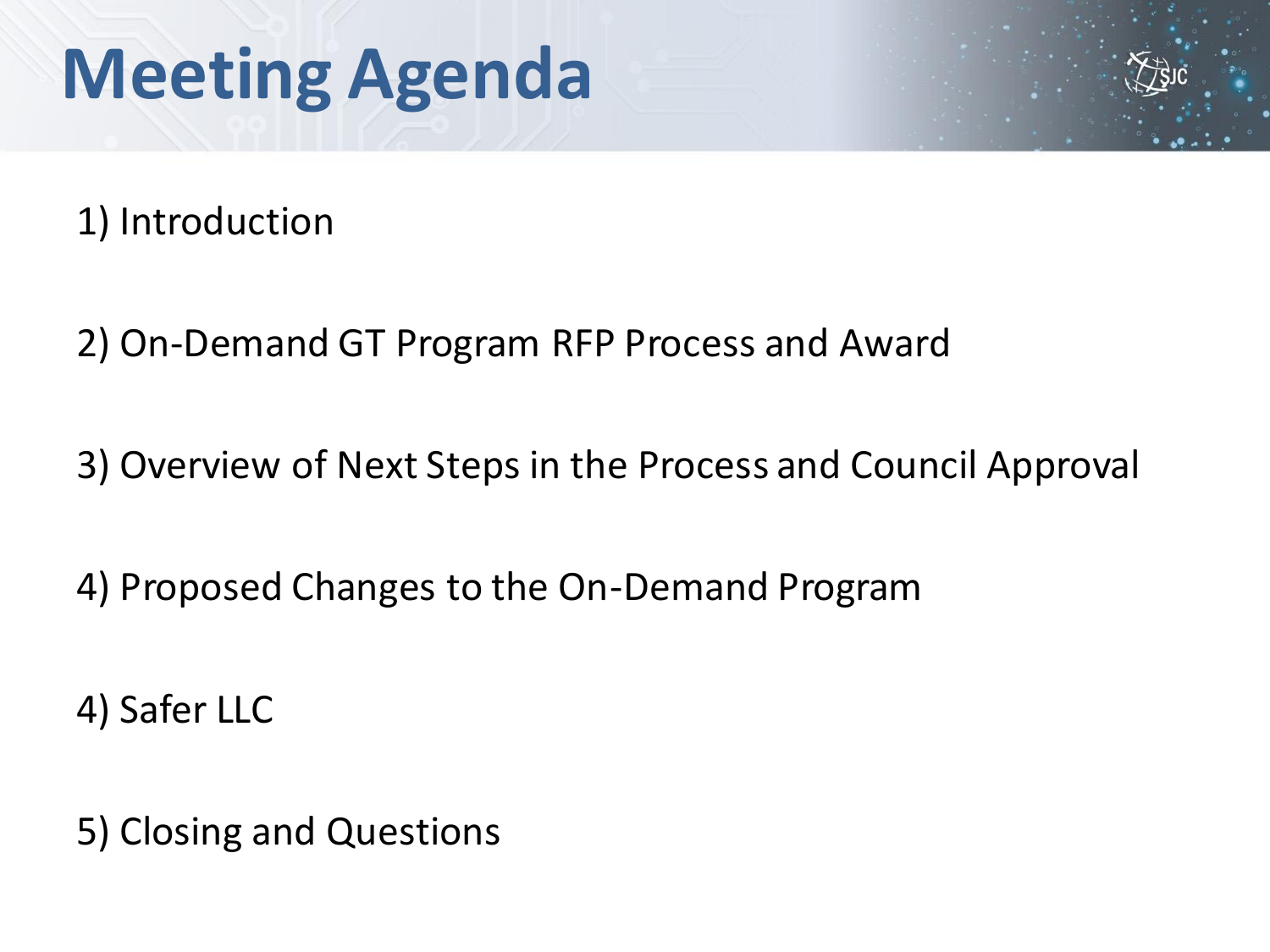## **Introduction**

- Please be courteous of the presenters and your fellow industry members by not interrupting someone when they are speaking.
- If you are not speaking, please mute your microphone.
- If you have a question, please enter it into the chat box and we will answer either during the meeting or send you a response via email after the meeting.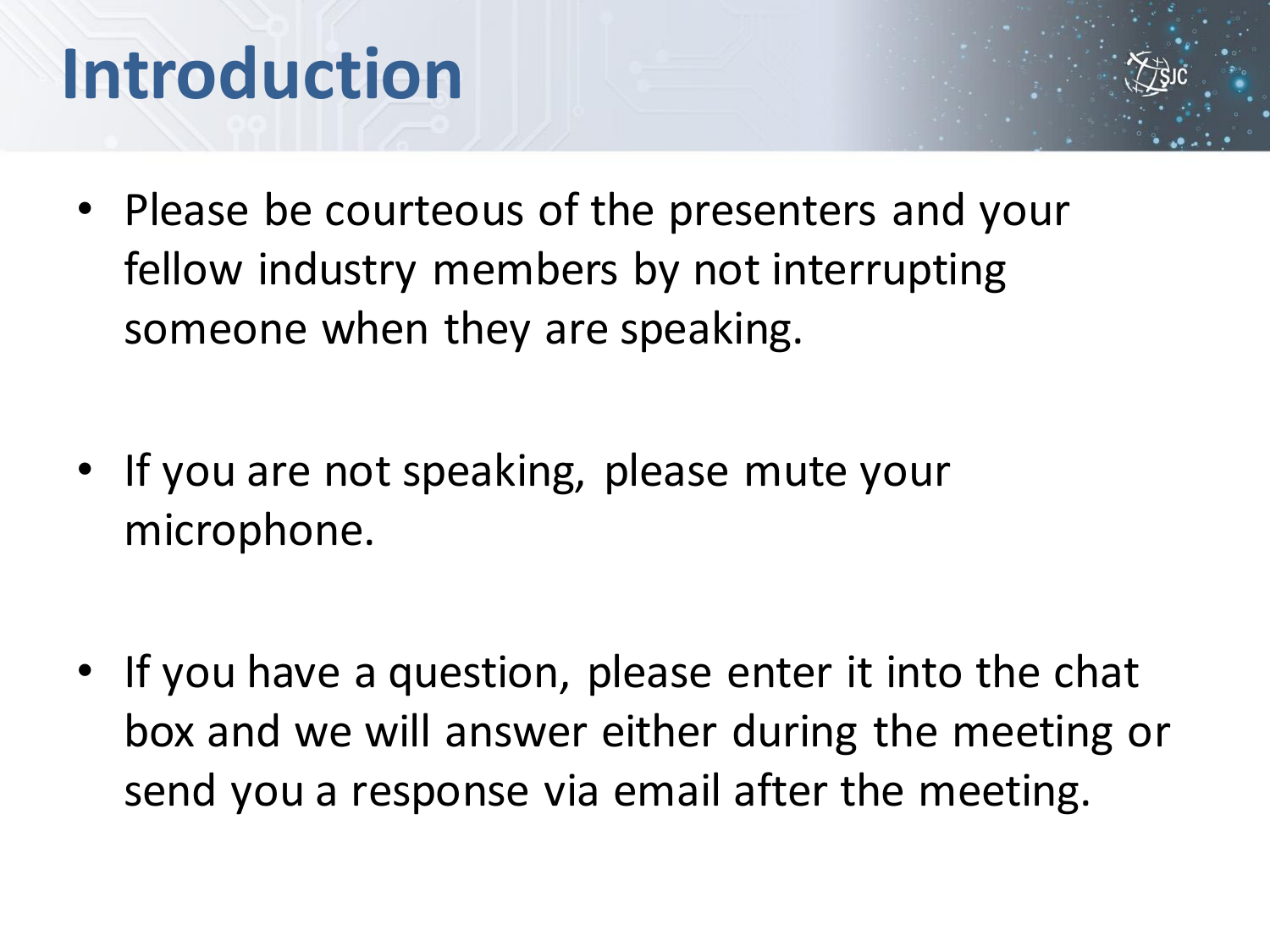## **RFP Update**

- Due to the impacts of COVID-19 the original plan to release the On-Demand RFP was delayed. We released the RFP on October 23, 2020 with the bid closing on November 20, 2020.
	- 25 entities viewed the RFP
	- Only 1 officially proposed
- In December we commissioned an RFP review panel of management personnel from other Airports that included San Francisco, Oakland, Sacramento, and Denver.
	- They reviewed and scored the proposal
	- The Airport Issued a Notice of Intended Award and observed the 10 day protest period
- Once the process was completed Safer LLC was recommended for award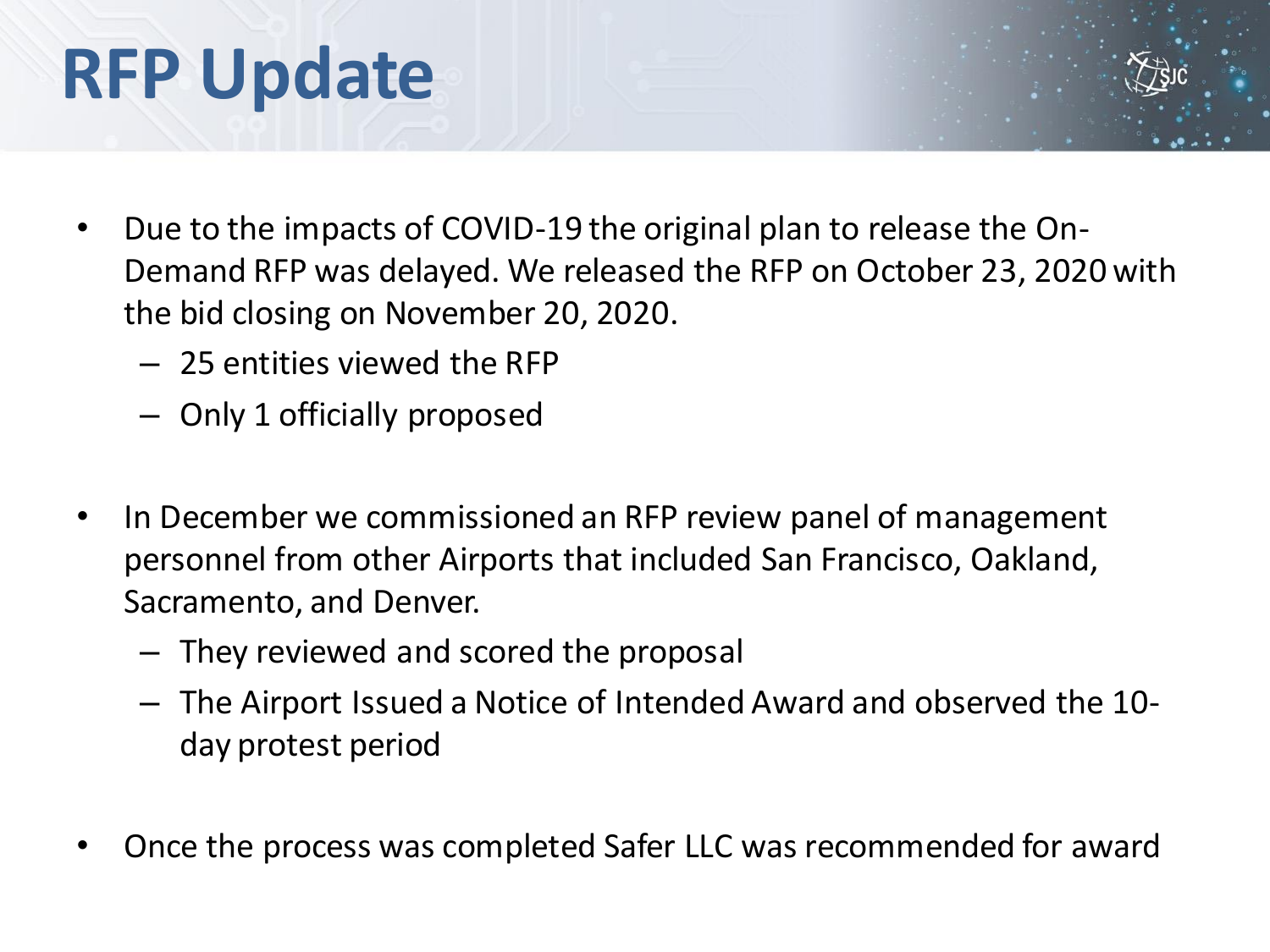#### **RFP Next Steps**

- We are currently in discussions with Safer LLC to finalize the contract and workout logistics
- Currently the Airport plans on going to City Council for approval of the RFP on March 30th
- Once Safer LLC is approved the Airport would work with Safer to implement their new program as quickly as possible.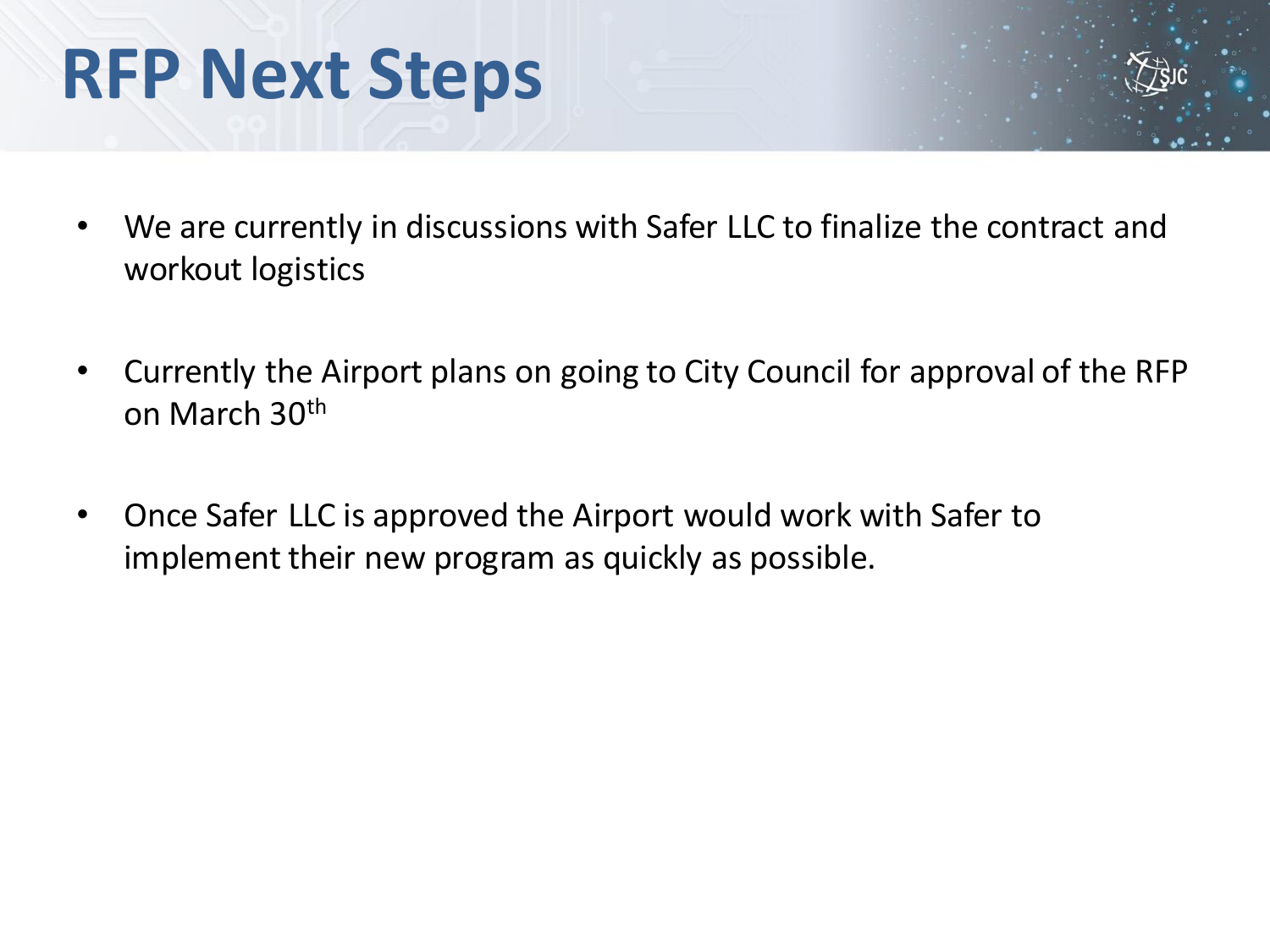#### **Proposed Changes to the Program**

- Airport will no longer manage and administer access permits for the On-Demand Program. Therefore:
	- The **Airport** Cost Recovery Fee of \$1.55 would no longer be assessed
	- The 300 Permit cap on the program would no longer be observed
- The On-Demand Program would no longer consist of Company Permits and Individual Permits.
	- All Drivers would need to be affiliated with a Company that is permitted with the Airport
	- If a Driver has proper Company credentials, then they would sign an agreement with Safer LLC to patriciate in the On-Demand Program
- If traffic volumes return to a point where there are more drivers than are needed at the Airport, then staff will work with Safer to re-evaluate the program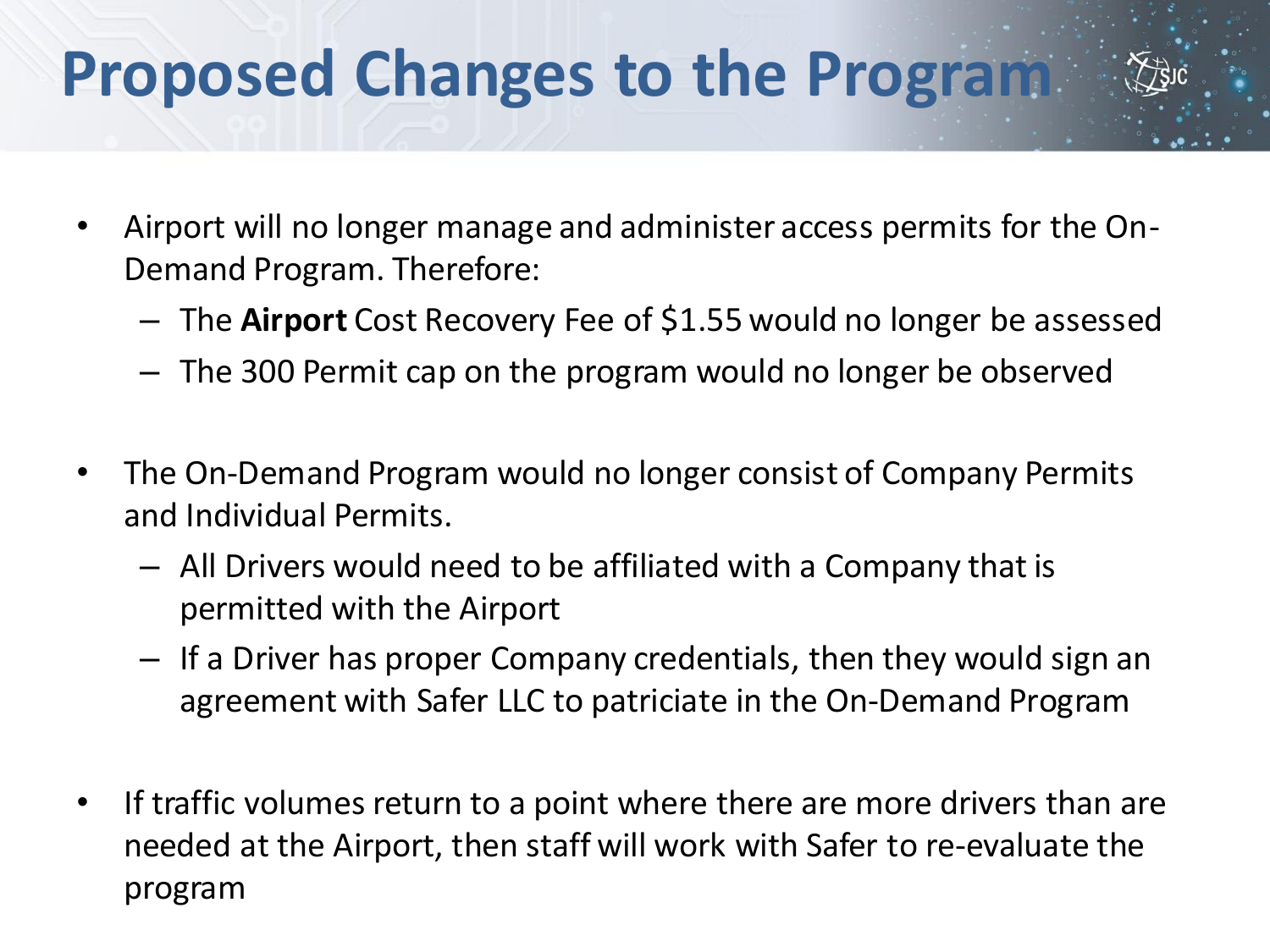## **Safer LLC**

• Please Welcome Gabriel and Fabio from Safer LLC

• They will now give an overview of their company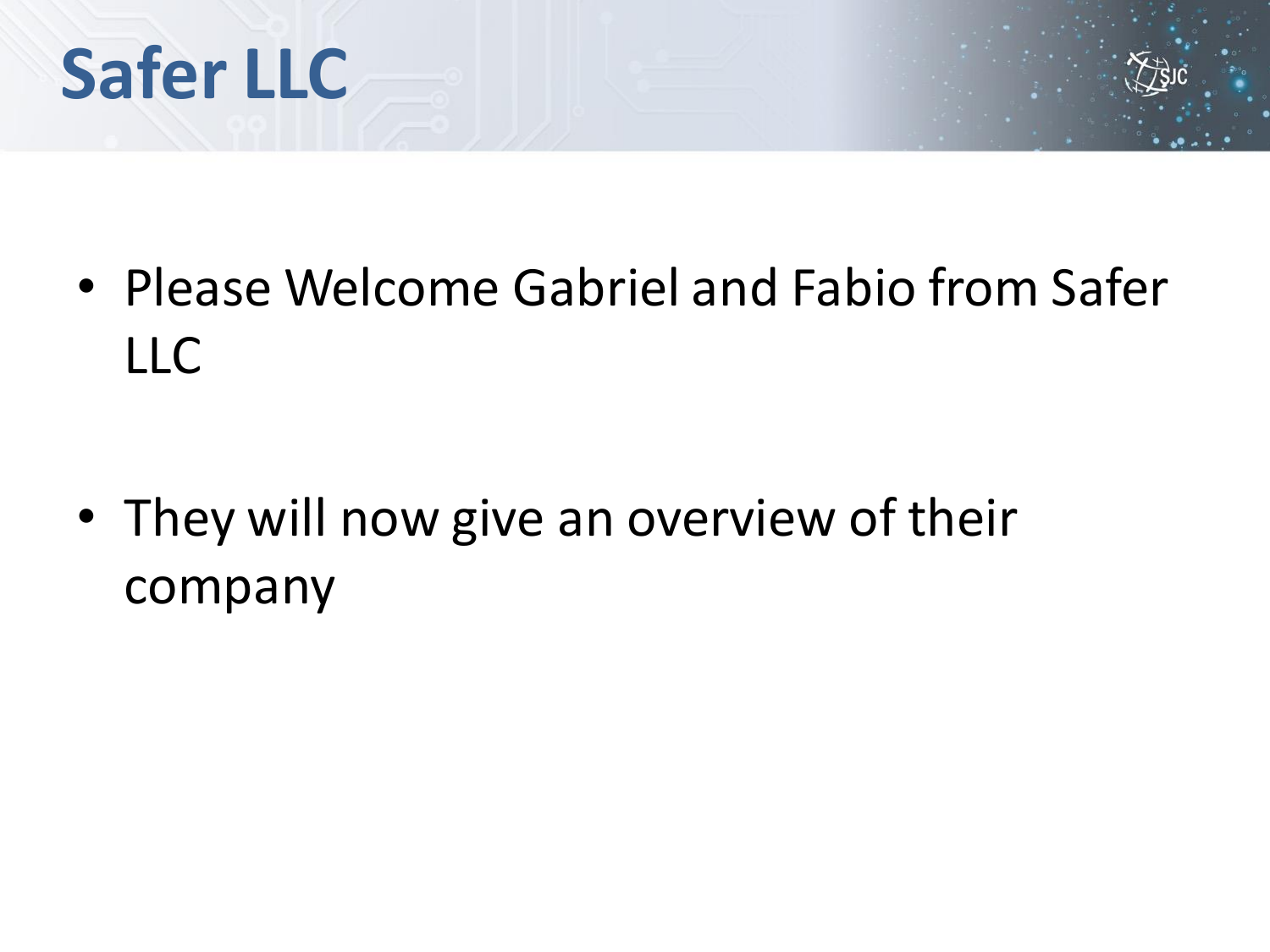## **Safer Contact Information**





#### **Contact Information:**

**Gabriel Santos Chief Executive Office +55 21 96779-1255 gabriel.santos@safertaxi.com**

#### **OR**

**Fabio de Thuin Chief Operating Officer +55 21 99664-1326 fabio.thuin@safertaxi.com**